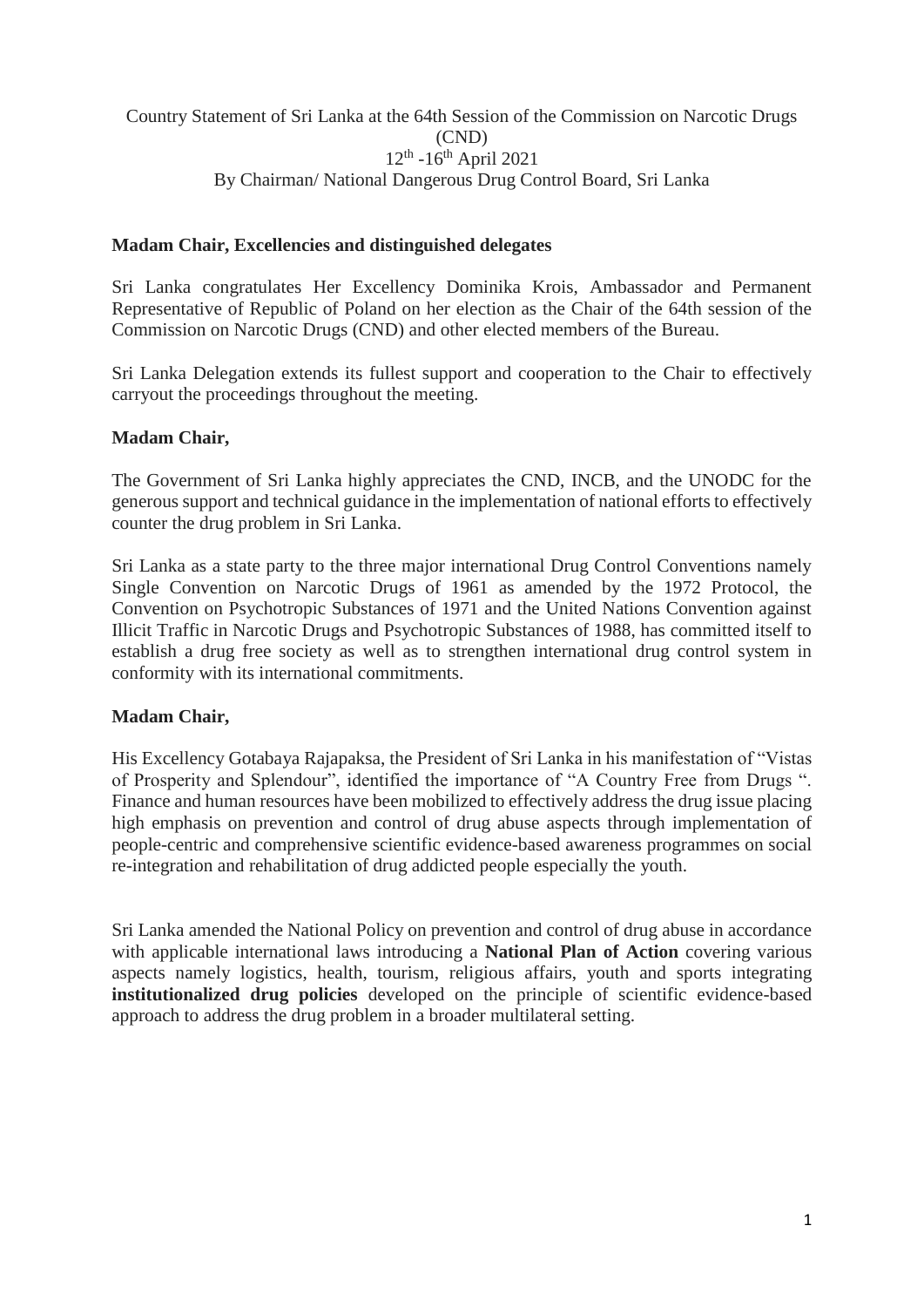# **Madam Chair**,

Sri Lanka places greater emphasis on international cooperation and technical assistance on developing integrated and well-coordinated mechanisms to counter the drug problem as it transcends national boundaries and often linked with Trans National Organized Crimes.

The Government of Sri Lanka continues to monitor and asses the emerging trends and complexity of the drug market and determined to review and amend the domestic laws and legislations to control the drug abuse as deem appropriate.

The law enforcement agencies of Sri Lanka have seized 1250 kg of Heroin, 7207 kg of Cannabis and 91 kg of high addictive stimulant Methamphetamine in 2020.

### **Madam Chair,**

Sri Lanka in collaboration with the UNODC established a specialized **Voluntary Drug Rehabilitation Centre** designed to ensure prevention and evidence-based treatment, rehabilitation, aftercare and social reintegration services based on **bio-psycho-social approach**.

Sri Lanka values therapeutic approaches for drug addicted over punitive measures and swift action is underway to incorporate effective and efficient medical services for treatment and rehabilitation programmes at the residential, prison and community levels in consultation with the relevant government stakeholders.

A toll free telephone counselling help line 1927 was launched to provide uninterrupted services on vital information on management of substance dependent individuals and to provide basic counselling especially in the face of challenges posed by the COVID-19 Pandemic.

## **Madam Chair,**

Sri Lanka launched vocational training and soft skill development programmes for discharged SUD persons and established volunteer task force for effective implementation of drug prevention initiatives at community level and launched national level prevention campaigns based on six (6) categories namely school, media, work place, environment, family and youth.

A national level training series on drug prevention, treatment and rehabilitation for of law enforcement officials, government officials and educationists are in progress to educate front runners of the social establishment.

Sri Lanka identified 6 Million of its Social Media Users as an ideal platform for dissemination of up-to-date and evidence based statistics on prevention of drug abuse and health consequences among youth and the general public.

#### **Madam Chair,**

Sri Lanka firmly believes that engagement, empowerment and inclusive participation of the society especially the most vulnerable groups for drug addiction are essential to successfully combat the drug problem.